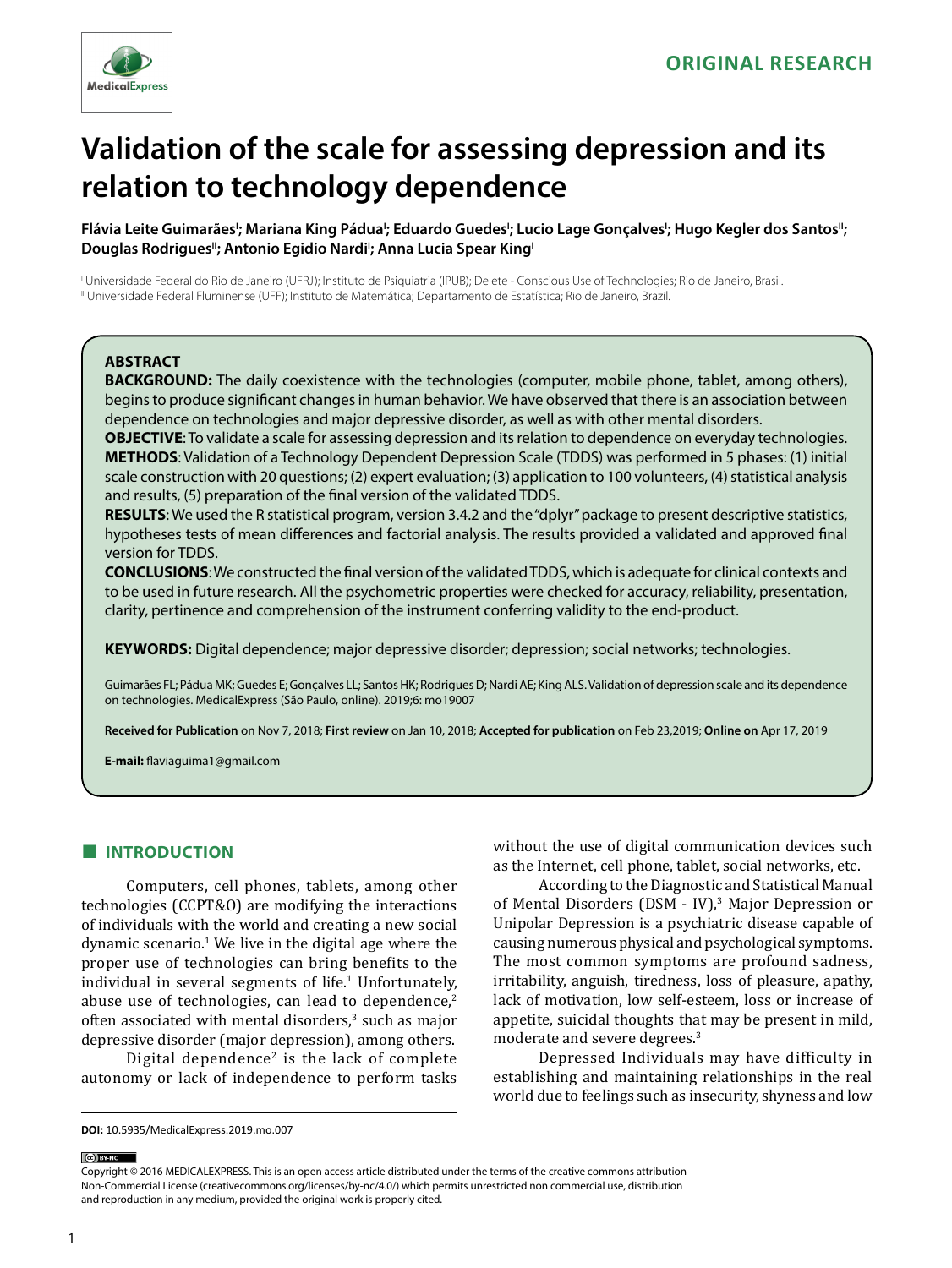self-esteem;<sup>4</sup> so they tend to confine themselves to virtual contacts.

Professionally, we come across individuals with major depression who seek to make contacts through the Internet in order not to feel lonely and also to feel inserted in some kind of context.5 However, because of low self-esteem and because they do not feel accepted and valued, they often create a false profile of themselves in the social networks.

According to Guedes et al,<sup>6</sup> the use of Facebook becomes excessive insofar as social networks become a resource for the individual to avoid contact with uncomfortable feelings, such as loneliness, stress, anxiety and depression.

The association between technology dependence<sup>7</sup> and technology dependent depression can develop in two ways. Some people with major depression (various symptoms present) can resort to the internet and social networks in an attempt to reduce these symptoms, mainly of solitude and social isolation. For others, technology dependence comes first: these people would already be heavy (daily, for many hours) technology users and become depressed because they "believe" that the lives of others they "meet" in social networks is much better than theirs. There are usually people who believe in everything they see posted.

The purpose of this study is to create and validate a scale for assessing depression and it's relationship with technology dependence (TDDS) and to better identify individuals with major depression, to provide specific treatment, guidelines for the conscious use of technologies, as well as to aim at a reduction of symptoms and dependence.

# **■ MATERIALS AND METHOD**

TDDS validation was performed in 5 phases: (1) initial scale construction with 20 questions, (2) expert assessment, (3) scale application to 100 volunteers, divided into a Main group (50 participants with major depression and abusive use of technology), and a Control group (50 participants without major depression), (4) statistical analysis and results, and (5) preparation of the final validated version.

For a scale to be validated it must develop its content in strict alignment with the subject and the research objectives. Six trained specialists in the area of digital dependence constructed an initial scale with 20 questions and submitted them to an evaluation performed by six other experts. These analyzed the content for presentation, clarity, relevance and comprehension, thus providing an initial, provisional validity.

There is no consensus to define the number of specialists who should participate in the validation of a scale; therefore, this definition is at the judgment and

accessibility of the researcher. However, the greater the number of specialists, the greater the disagreement, and the smaller this number (e.g. less than 3) the greater the risk of agreement being one hundred percent.

The initial version of TDDS (20 questions) was applied, as noted, to volunteers; they were asked to insert the following values next to each question: Never/Rarely (0 points); Often (1 point), Always (2 points). Marked values for each question should be added and the following results should be considered: 0 - 10 points: without disturbances; 11 – 20 points: low risk; 21 - 30 points: moderate risk; 31 - 40 points: severe risk of depression and technology dependence.

Demographic data, namely (a) age group; (b) gender; (c) Professional moment; (c) degree of education were only used for identification purposes, not for scale validation

**Sample, Inclusion and Exclusion Criteria.** The volunteers participating in the validation of the TDDS were patients who sought our facility with a complaint of abuse of technologies, some with major depression or other associated disorders. Inclusion was extended to students, employees, persons accompanying the patients and any who agreed to participate. Volunteers were randomly recruited through posters at the institution, verbal communication from person to person and on social networks. Participants should be aged of 16 - 65 years.

The initial TDDS (20 questions) was applied to 100 individuals divided into two groups: (a) Main group (50 participants, major depression and abusive use of technologies); (b) Control group (50 participants, no depression or abusive use of technologies).

**Inclusion Criteria**. In order to be included in the Main Group, participants should have scored 50 or higher on the Internet Addiction Test  $[IAT]$ ,<sup>8</sup> and to have been diagnosed with major depression, by the team psychiatrist. The Control Group included volunteers with a score lower than 50 on the IAT scale,<sup>8</sup> (no abusive use) and no associated mental disorders according to psychiatric evaluation .

**Exclusion criteria.** Illiteracy or serious mental or clinical impairment.

At the end of the data collection, we inserted the results into a database to perform statistical analyzes.

# **■ RESULTS**

Data analysis used dplyr,<sup>9</sup> psy,<sup>10</sup> paran<sup>11</sup> and R12 statistical program, version 3.4.2. The results of the descriptive statistics and of the test of hypotheses (differences of means and factor analysis) are presented below. All entries are divided into Main and Control Groups.

1) Descriptive Statistics: Table 1 shows the results of the descriptive statistics of the sample. For each characteristic we present the absolute number and the corresponding percentage.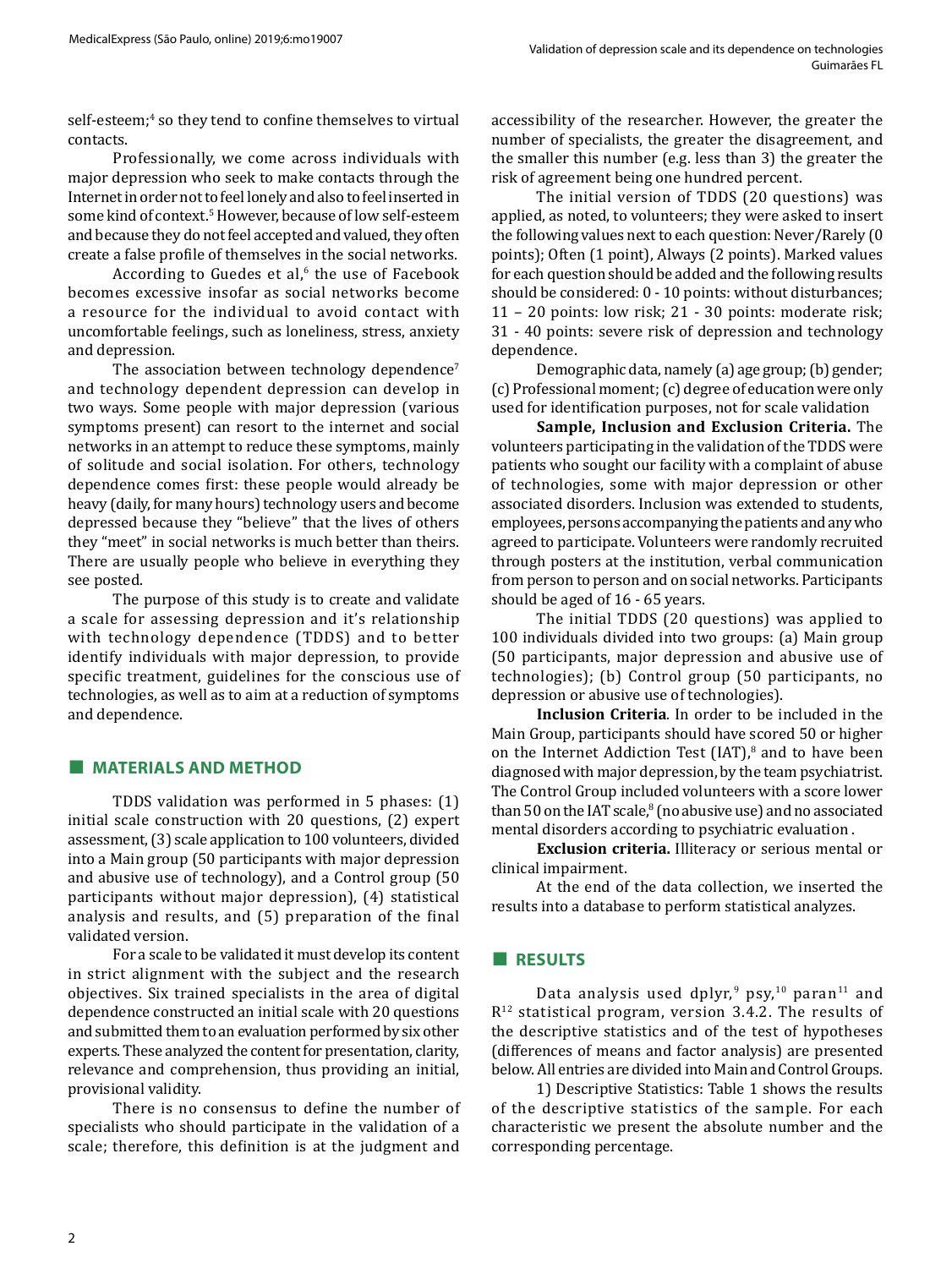| Sex                      |            |                          |             |            |          |           |
|--------------------------|------------|--------------------------|-------------|------------|----------|-----------|
|                          | Male       |                          |             | Female     |          |           |
| Control                  | 8(16%)     |                          |             | 42 (84%)   |          |           |
| Main                     |            | 17 (34.7%)<br>32 (63.8%) |             |            |          |           |
| Age ranges               |            |                          |             |            |          |           |
|                          | $15 - 25$  | $26 - 36$                | $37 - .47$  | 48-58      | 59-69    |           |
| Control                  | 14 (28%)   | 6 (12%)                  | 10 (20%)    | 7(14%)     | 13 (26%) |           |
| Main                     | 11 (22.4%) | 17 (34.7%)               | 16 (32.7%)  | $4(8.2\%)$ | 1(2%)    |           |
| <b>Edicational level</b> |            |                          |             |            |          |           |
|                          | Middle     | higher                   | Graduatee   | Master     | Doctoral | <b>NI</b> |
| Control                  | 16 (32%)   | 16 (32%)                 | 12 (24%)    | 2(4%)      | 3(6%)    | 1(2%)     |
| Main                     | 23 (46.9%) | 19 (38.8%)               | $5(10.2\%)$ | $2(4.1\%)$ | $0(0\%)$ | $0(0\%)$  |

#### **Table 1**. Sample Descriptive Statistics.

**Average scores for the original 20-question questionnaire.** The Control Group scored 3.7±4.7 points; the main group scored 19.0±6.5 points; the corresponding t-statistic was 13.42 bringing up p<0.001. This highly significant difference between groups ratified the questionnaire, separating serious dependence and depression in Main Group from no-dependence/depression in the controls.

**Factor analysis.** The first test performed was the Bartlett sphericity test to verify if the variables are correlated with each other. In this test, the null hypothesis is that the correlation matrix is equal to the identity matrix. For the data set, a statistic equal to 1360.107 corresponded to p<0.001, indicating that the covariance matrix was very significantly different from the identity matrix.

The Kaiser-Meyer-Olkin (KMO) criterion was used to determine the adequacy of the factor analysis. A value equal to 0.868 was found, higher than 0.8, which is considered appropriate.13 Table 2 presents the Measure Sampling Adequacy (MAS) indices for each of the 20 variables (questions).

Due to the results found for both the Bartlett test and the KMO, we decide that it was appropriate to carry out the factorial analysis for the scale.

To check the factorial loads in order to determine the number of relevant factors, we used 3 criteria: Factorial Load, Screeplot and Parallel Analysis. Table 3 shows the Factorial Loads.

It is recommended<sup>13</sup> to use factor loads with cumulative values above 0.9. However, for the data set, we would have to discard 11 factors, which in practice would not solve the problem of data reduction. We then proceed to the Screeplot criterion of the correlation matrix, where we eliminate the factors related to Eigenvalues greater than 1, as shown in Figure 1.

Figure 1 shows components above the red line with variances greater than 1; these are the relevant components.

By this criterion, we may use 4 factors, and in this case, the commonalities of the variables are presented in table 4.

Analyzing these commonalities, 3 questions should be excluded because they present commonalities less than 0.5, namely questions 14, 15 and 17.

The third criterion used to find the number of factors was the Parallel Analysis where the number of factors found was equal to 2. The table with the commonalities for two factors is presented in Table 5.

With two factors, questions 7, 8, 12, 14, 15, and 17 should be eliminated because they present commonalities below 0.5. Moreover, most of the questions are left with very little of the variance explained by these factors. We

| TDDS.1         | TDDS.2  | TDDS.3         | TDDS.4  | TDDS.5         |
|----------------|---------|----------------|---------|----------------|
| 0.882          | 0.868   | 0.926          | 0.905   | 0.903          |
| TDDS.6         | TDDS.7  | TDDS.8         | TDDS.9  | <b>TDDS.10</b> |
| 0.938          | 0.819   | 0.871          | 0.590   | 0.632          |
| <b>TDDS.11</b> | TDDS.12 | TDDS.13        | TDDS.14 | <b>TDDS.15</b> |
| 0.910          | 0.781   | 0.859          | 0.706   | 0.869          |
| <b>TDDS.16</b> | TDDS.17 | <b>TDDS.18</b> | TDDS.19 | <b>TDDS.20</b> |
| 0.900          | 0.535   | 0.920          | 0.935   | 0.895          |

**Table 2.** Measure Sampling Adequacy (MAS) of Questions.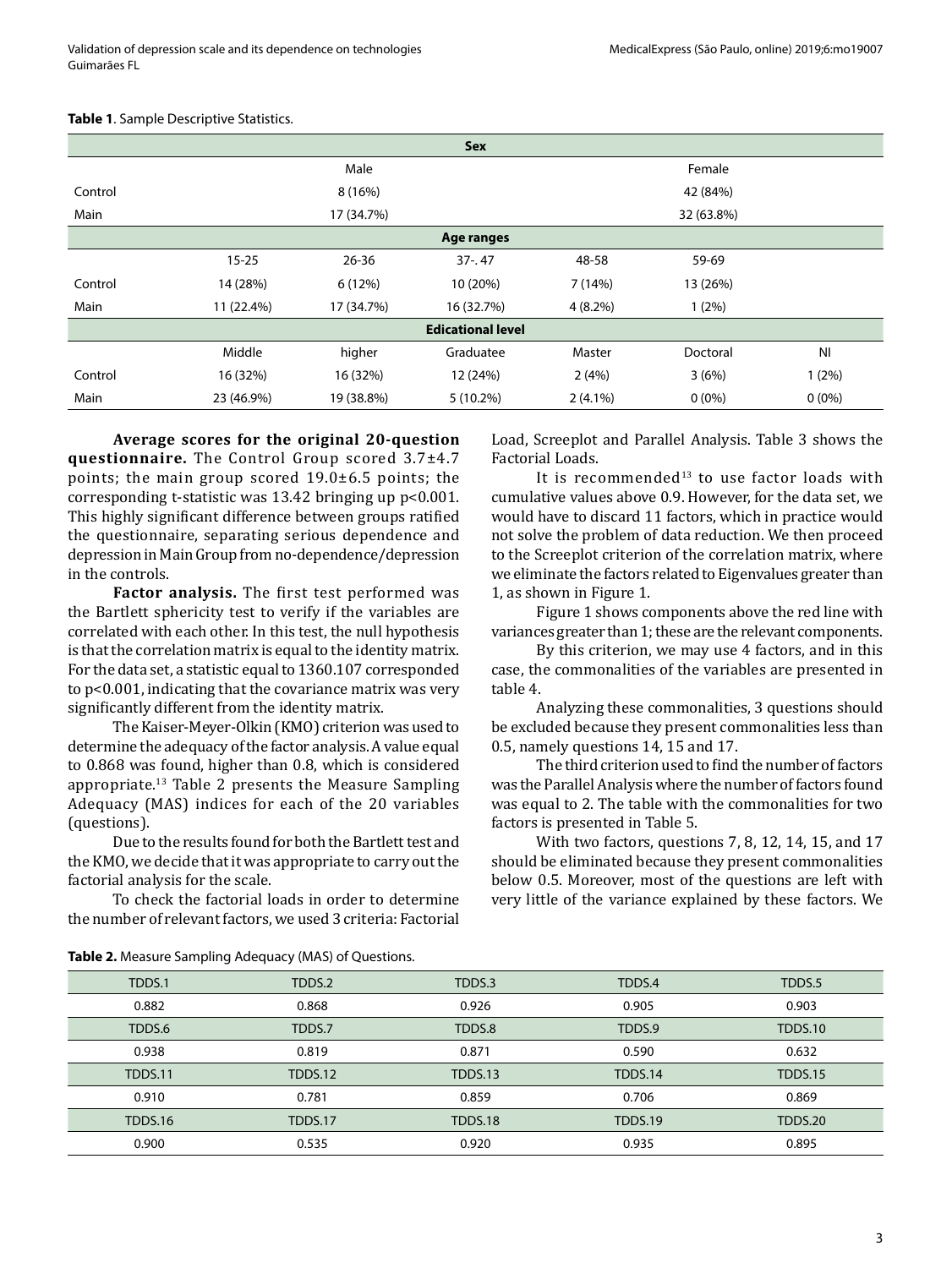|                        | PC <sub>1</sub> | PC <sub>2</sub> | PC <sub>3</sub> | PC <sub>4</sub> | PC <sub>5</sub> |
|------------------------|-----------------|-----------------|-----------------|-----------------|-----------------|
| Standard deviation     | 3.006           | 1.423           | 1.190           | 1.050           | 0.992           |
| Proportion of Variance | 0.452           | 0.101           | 0.071           | 0.055           | 0.049           |
| Cummulative proportion | 0.452           | 0.553           | 0.624           | 0.679           | 0.728           |
|                        | PC6             | PC7             | PC <sub>8</sub> | PC <sub>9</sub> | <b>PC10</b>     |
| Standard deviation     | 0.945           | 0.861           | 0.792           | 0.715           | 0.667           |
| Proportion of Variance | 0.045           | 0.037           | 0.031           | 0.026           | 0.022           |
| Cumulative proportion  | 0.773           | 0.810           | 0.841           | 0.867           | 0.889           |
|                        | <b>PC11</b>     | <b>PC12</b>     | <b>PC13</b>     | <b>PC14</b>     | <b>PC15</b>     |
| Standard deviation     | 0.634           | 0.572           | 0.534           | 0.506           | 0.478           |
| Proportion of Variance | 0.020           | 0.016           | 0.014           | 0.013           | 0.011           |
| Cumulative proportion  | 0.909           | 0.926           | 0.940           | 0.953           | 0.964           |
|                        | <b>PC16</b>     | <b>PC17</b>     | <b>PC18</b>     | <b>PC19</b>     | <b>PC20</b>     |
| Standard deviation     | 0.451           | 0.409           | 0.370           | 0.342           | 0.307           |
| Proportion of Variance | 0.010           | 0.008           | 0.007           | 0.006           | 0.005           |
| Cumulative proportion  | 0.974           | 0.983           | 0.989           | 0.995           | 1.000           |

#### **Table 3.** Factorial loads of the Principal Components (PC).



**Figure 1.** Screeplot chart.

#### **Table 4**. Communality for 4 Factors.

therefore opted to use the results with the four factors obtained through the Screeplot Criterion.

The last step was the calculation of Cronbach's Alpha Index,13 in order to measure the internal consistency of the questionnaire. The value found was 0.932, which is considered excellent.<sup>13</sup>

## **■ DISCUSSION**

For the elaboration of a final validated scale that definitively meets the proposed objective (evaluation of depression and its relation with dependence of technologies), it would be necessary that all the stages be fulfilled and that the final adjustments be made after expert and statistical analysis. Taken jointly, the complete analysis

| TDDS.1         | TDDS.2         | TDDS.3         | TDDS.4         | TDDS.5         |
|----------------|----------------|----------------|----------------|----------------|
| 0.682          | 0.861          | 0.786          | 0.823          | 0.863          |
| TDDS.6         | TDDS.7         | TDDS.8         | TDDS.9         | <b>TDDS.10</b> |
| 0.743          | 0.594          | 0.668          | 0.763          | 0.708          |
| <b>TDDS.11</b> | <b>TDDS.12</b> | TDDS.13        | TDDS.14        | <b>TDDS.15</b> |
| 0.741          | 0.685          | 0.639          | 0.478          | 0.480          |
| <b>TDDS.16</b> | <b>TDDS.17</b> | <b>TDDS.18</b> | <b>TDDS.19</b> | <b>TDDS.20</b> |
| 0.694          | 0.377          | 0.744          | 0.657          | 0.594          |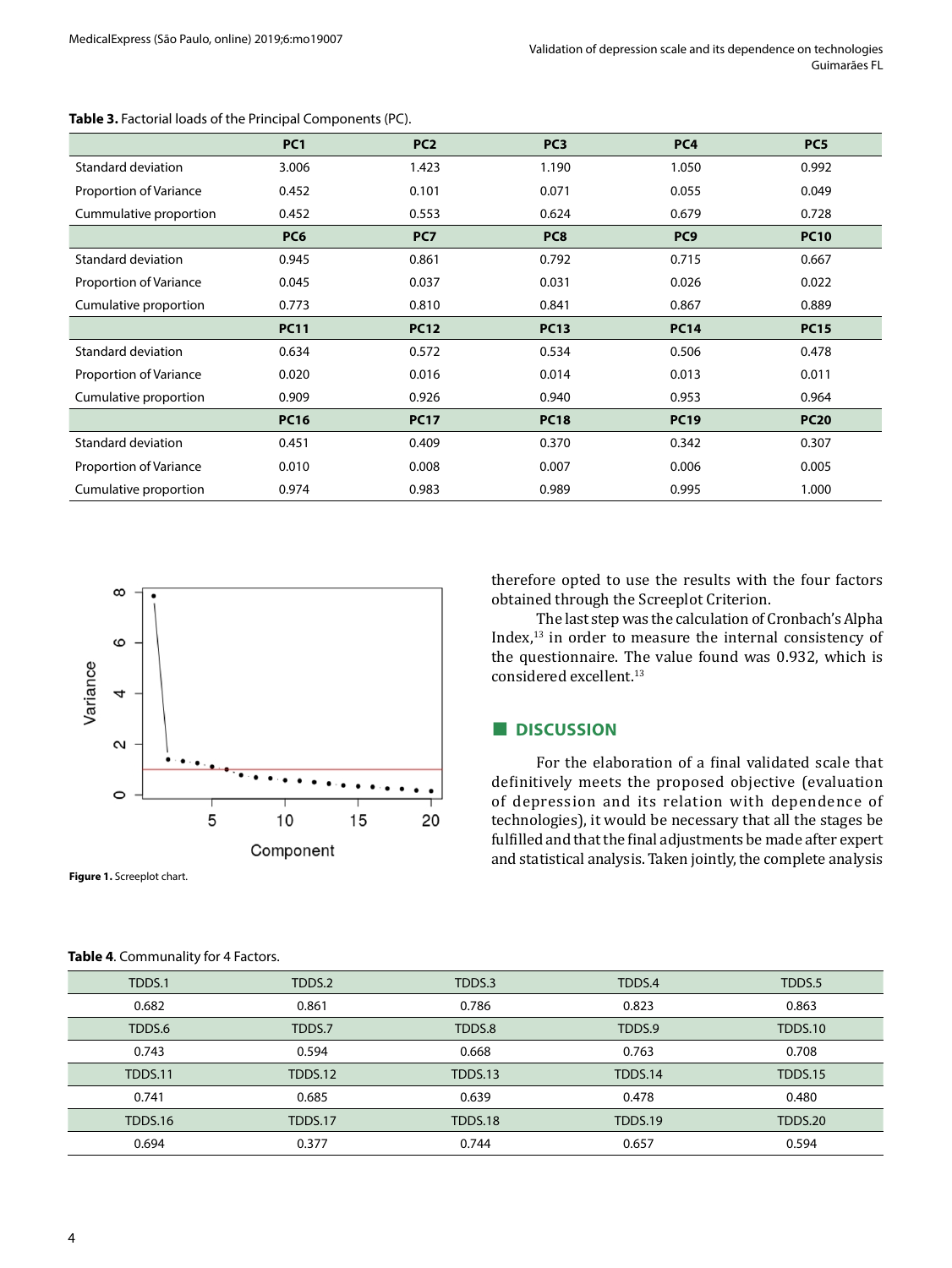| TDDS.1         | TDDS.2  | TDDS.3  | TDDS.4         | TDDS.5         |
|----------------|---------|---------|----------------|----------------|
| 0.547          | 0.637   | 0.704   | 0.745          | 0.758          |
| TDDS.6         | TDDS.7  | TDDS.8  | TDDS.9         | <b>TDDS.10</b> |
| 0.613          | 0.352   | 0.413   | 0.722          | 0.634          |
| <b>TDDS.11</b> | TDDS.12 | TDDS.13 | TDDS.14        | <b>TDDS.15</b> |
| 0.653          | 0.487   | 0.560   | 0.204          | 0.401          |
| <b>TDDS.16</b> | TDDS.17 | TDDS.18 | <b>TDDS.19</b> | <b>TDDS.20</b> |
| 0.678          | 0.139   | 0.677   | 0.605          | 0.533          |
|                |         |         |                |                |

#### **Table 5.** Communality with 2 Factors.

detected three questions that were considered irrelevant and which were deleted from the final version.

In a discussion of the results, starting with the results of the volunteer tests, we a highly significant difference between the means of the Principal and Control groups, which ratifies the questionnaire's adequate separation between the individuals with/without digital dependence/ depression. Although not a research objective, we also recorded demographic distributions in terms of gender, age brackets and degrees of instruction, confirming the randomness of the two samples. Simply as an example, a skewed distribution across the age ranges, would have introduced a probable age-related bias.

As a pre-requisite to perform the factorial analysis, Bartlett's sphericity tests and the KMO confirmed the suitability of the factorial analysis, using three criteria; the Screeplot was the most valid, indicating the withdrawal of three items from the questionnaire. Thus the questionnaire was reduced to 17 questions. The three removed questions dealt with:

14. How often do you usually resort to computers, cell phones tablets, etc. (CCPT&O) to search for diseases or medication?

15. How often do you usually seek CCPT&O for affective/sexual relationships or to have someone to talk to?

17. How often do you usually stop taking care of your hygiene, to have more time for CCPT&O? This last issue was considered important in other studies,<sup>14,15,16</sup> which found an serious lack of hygiene in young people with depression and dependence on technologies.

In addition, the Cronbach Alpha Index $13$  with the excellent result of 0.932 revealed the high internal consistency of this scale, reinforcing its validity within our defined objective.

The main limitation of the study was the lack of other validated specific instruments that assessed depression in relation to technology dependence. The presence of such previously reported instruments might have been useful in developing this scale

We believe that future studies on the subject may improve upon the design of instruments. The subject is very little explored and, therefore, contributions are always welcome.

#### **■ CONCLUSION**

We obtained the final validated 17-question version of the TDDS, adequate to clinical contexts and to be used in future research on the topic. All psychometric properties were checked for accuracy, reliability, presentation, clarity, relevance and comprehension of the instrument, conferring validity to the end-product.

All 17 questions of the final version of TDDS presented alignment with each other, qualifying the scale as a positive and pioneer instrument to evaluate the depression/technology dependence relation. This could meet the demand for future research that would require a specific instrument, such as this.

# **■ AUTHOR CONTRIBUTION:**

**F L Guimarães** - reviewed the literature, applied the scales, worked in the database and wrote the present article.

**M K Padua** - applied the scales and wrote this article. **E Guedes** - applied the scales and wrote this article. **L L Gonçalves** - wrote this article.

**H K Santos** - analyzed statistically and wrote this article.

**D Rodrigues** - analyzed statistically and wrote this article.

**A E Nardi** - wrote this article.

**A L S King** - oriented, planned, reviewed the literature, applied the scales, worked the database, wrote this article.

# **■ CONFLICT OF INTEREST**

All authors declare no conflict of interest.

# **■ ACKNOWLEDGEMENTS**

This work was supported by: Carlos Chagas Filho Foundation for Research Support of the State of Rio de Janeiro (FAPERJ); Institute of Psychiatry (IPUB) of the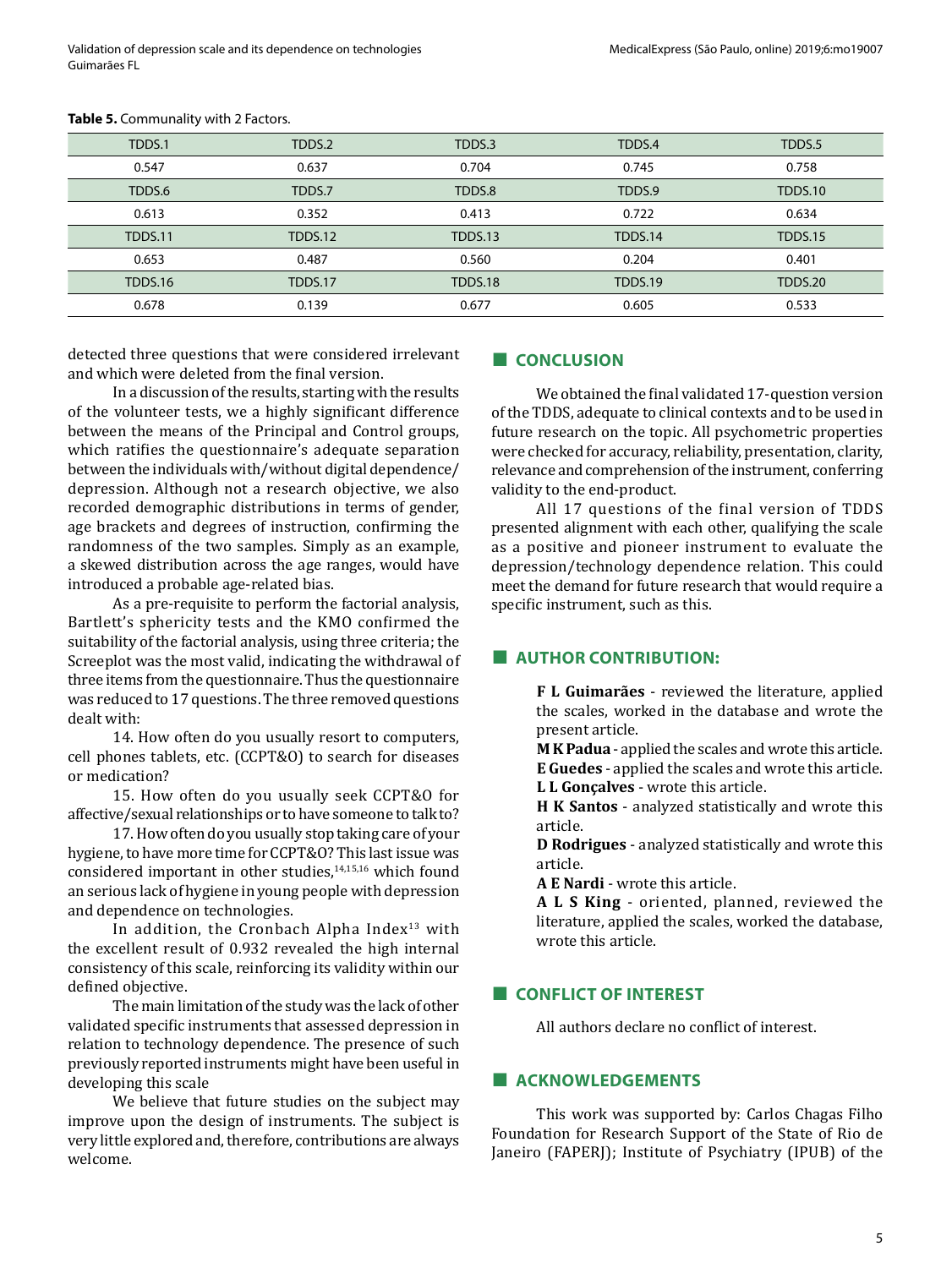Federal University of Rio de Janeiro (UFRJ); Delete - Conscious Use of Technologies.

## **■ REFERENCES**

- 1. King ALS, Nardi AE, Cardoso A (Organizadores). Nomofobia-Dependência do computador, internet, redes sociais? Dependência do telefone celular? O impacto das novas tecnologias interferindo no comportamento humano. Editora Atheneu, Rio de Janeiro, 2014.
- 2. Gonçalves LL. Dependência Digital: tecnologias transformando pessoas, relacionamentos e organizações. Barra Livros, Rio de Janeiro, 2017.
- 3. Associação Americana de Psiquiatria DSM-IV-TR. Manual Diagnóstico e Estatístico de Transtornos mentais. 5a edição, Artes Médicas, Porto Alegre, 2000.
- 4. King ALS, Valença AM, Silva ACO, Baczynski T, Carvalho MR, Nardi AE. Nomophobia: dependency on virtual environments or social phobia? Comp Human Behav. 2012;29(1):140-4. DOI:10.1016/j. chb.2012.07.025
- 5. King ALS, Valença AM, Silva AC, Sancassiani F, Machado S, Nardi AE. Nomophobia": Impact of Cell Phone Use Interfering with Symptoms and Emotions of Individuals with Panic Disorder Compared with a Control Group. Clin Pract Epidemiol Ment Health. 2014;10:28–35., DOI:10.2174/1745017901410010028
- 6. Guedes E, Nardi AE, Guimarães FMC, Machado S, King ALS. Social networking, a new online addiction: a review of Facebook and other addiction disorders. MedicalExpress 2016;3(1):M160101. DOI:10.5935/MedicalExpress.2016.01.01
- 7. King AL, Nardi AE. Novas tecnologias: uso e abuso. In: Associação Brasileira de Psiquiatria; Nardi AE, Silva AG, Quevedo JL, organizadores. PROPSIQ Programa de Atualização em Psiquiatria: Ciclo 3. Porto Alegre: Artmed/Panamericana; 2013. p. 9-27. (Sistema de Educação Médica Continuada a Distância, v. 2).
- 8. IAT -The Center for Internet Addiction Recovery, Copyright 2009-2010 by The Center for Internet Addiction; Web Site Designed by [Next Sun](http://nextsunrise.com/)[rise Studios, Bradford PA](http://nextsunrise.com/).
- 9. Hadley Wickham, Romain Francois, Lionel Henry and Kirill Müller (2017). dplyr: A Grammar of Data Manipulation. R package version 0.7.4.<https://CRAN.R-project.org/package=dplyr>
- 10. Bruno Falissard (2012). psy: Various procedures used in psychometry. R package version 1.1. https://CRAN.R-project.org/package=psy
- 11. Alexis Dinno (2012). paran: Horn's Test of Principal Components/ Factors. R package version 1.5.1. [https://CRAN.R-project.org/](https://CRAN.R-project.org/package=paran) [package=paran](https://CRAN.R-project.org/package=paran)
- 12. R Core Team (2017). R: A language and environment for statistical computing. R Foundation for Statistical Computing, Vienna, Austria. URL [https://www.R-project.org/.](https://www.R-project.org/)
- 13. HAIR et al. Fundamentos de métodos de pesquisa em administração. Tradução: Lene Belon Ribeiro. Bookman, Porto Alegre, 2005.
- 14. Nardi AE; Silva ACO; Valença AM. ; King ALS; Sardinha, A ; Martiny, C ; Dias, G ; Carvalho M R; Baczynski T; Coutinho F . et al. Transtorno de Pânico Teoria e Clínica. 1a. ed, Artmed, Porto Alegre, 2012. v. 1. 202p.
- 15. King ALS, Valença AM, Nardi AE. Nomophobia: The Mobile Phone in Panic Disorder With Agoraphobia Reducing Phobias or Worsening of Dependence? Cog Behav Neurol. 2010;23(1):52-4. 2010. DOI:10.1097/ WNN.0b013e3181b7eabc
- 16. King ALS, Guedes E, Nardi AE. Etiqueta Digital. EducaBooks, Porto Alegre, 2017.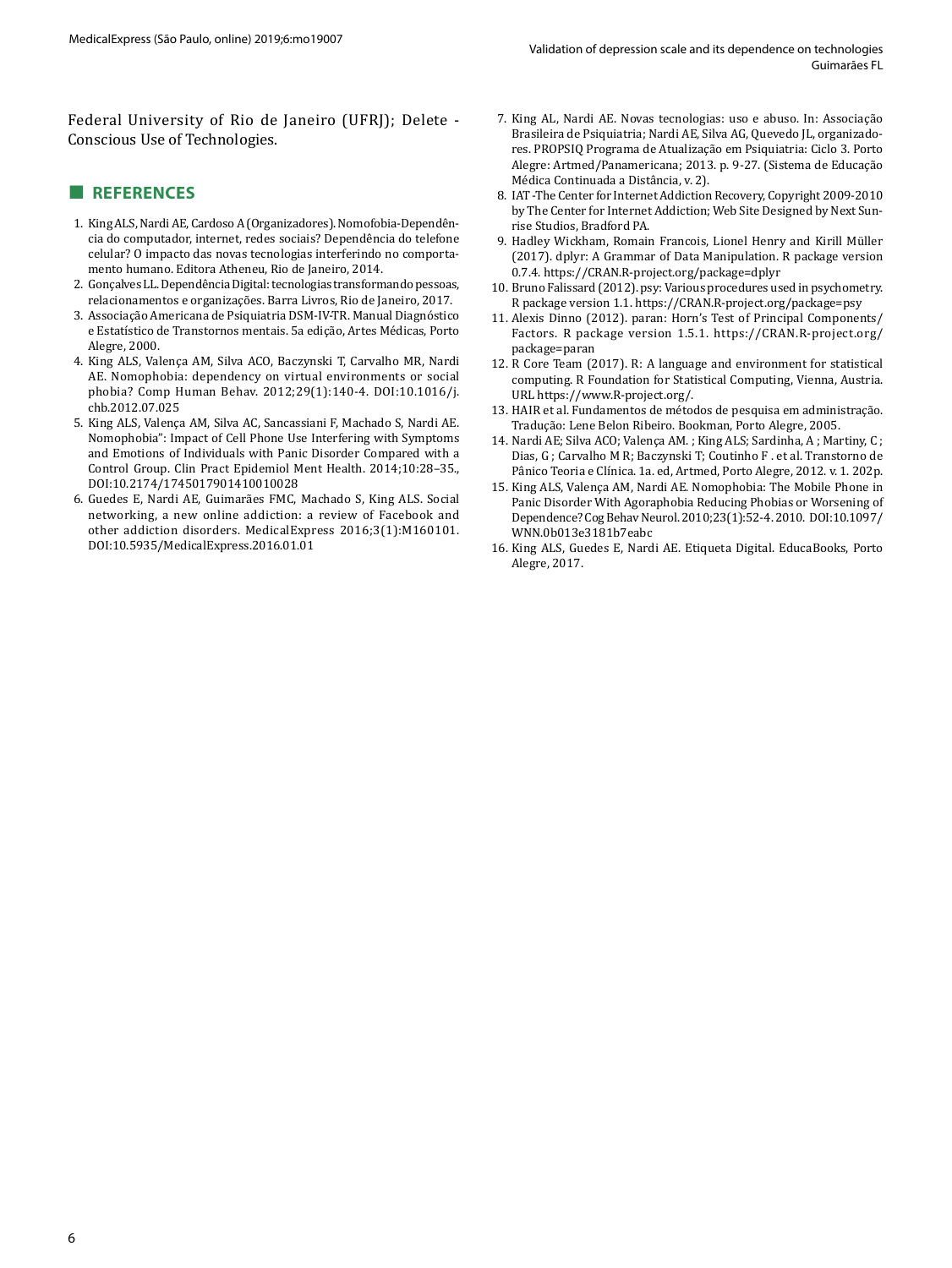#### **Annex 1.** Final validates scale

Scale to evaluate depression and its relation with the dependence of technologies (computer, mobile phone, tablet, & others) in daily life (TDDS).

Date: \_\_\_\_ / \_\_\_\_ / \_\_\_\_\_ Age: \_\_\_\_\_\_\_\_ NAME OF VOLUNTEER:

Gender:  $F()M()$ Works: Yes ( ) No ( ) Unemployed: Yes ( ) No ( ) Level of Education: ( ) Middle ( ) High () Graduate ( ) Master ( ) Doctoral Signature of Volunteer: \_\_\_\_\_\_\_\_\_\_\_\_\_\_\_\_\_\_\_\_\_\_\_\_\_\_\_\_\_\_\_\_\_\_\_\_\_\_\_\_\_\_\_\_\_\_ Email: Tels .

## INTERVIEWER: \_\_\_\_\_\_\_\_\_\_\_\_\_\_\_\_\_\_\_\_\_\_\_\_\_\_\_\_\_\_\_\_\_\_\_\_\_\_\_\_\_\_\_\_\_\_\_\_

This test is a scale with 17 questions that measure mild, moderate, and severe levels of depression and its relationship with dependence on technologies.

Please note: The acronym CCPT&O stands for Computer, cell phone, tablet, among other technologie.

Please enter the number corresponding to each answer next to the question:

a- Never/Rarely (0) b- Frequently (1)

c- Always (2)

# **Questions**

- 1- How often do you usually feel very sad or depressed?
- 2- How often do you usually feel discouraged?
- 3- How often do you usually feel nervous or anxious?
- 4- How often do you usually feel devalued or unimportant?
- 5- How often do you usually feel loss of interest in everyday activities?
- 6- How often do you look for some CCPT&O technology so you do not feel lonely or try to make friends?
- 7- How often do you usually cut your sleep short to stay with CCPT&O ?
- 8- How often do you usually feel like dying?
- 9- How often do you usually think about taking your life?
- 10- How often do you usually get CCPT&O to rule out the idea of suicide or to research the subject?
- 11- How often do you use CCPT&O to reduce your pessimistic or negative feelings or feelings?
- 12- How often do you seek to make more friends in CCPT&O than in real life?
- 13- How often do you usually get CCPT&O to feel included in some social context?
- 14- How often do you usually get the CCPT&O to search for curiosities, new subjects, to read newspapers or magazines?
- 15- How often do you usually get CCPT&O to change your mood from negative to positive?
- 16- How often do you usually stop practicing some physical activity or doing outdoor programs to stay at the CCPT&O?
- 17- How often do you usually get CCPT&O to find some leisure activity or company?

#### **Results:**

 Once you have answered all the questions, add up the numbers you selected for each answer to get a final score. The higher the score, the higher the level of CCPT&O dependence that may be related to depression. Below are the points values obtained in your score:

Up to 4 points: You are a user with no signs of abuse of the CCPT&O related to depression and with full control over its use.